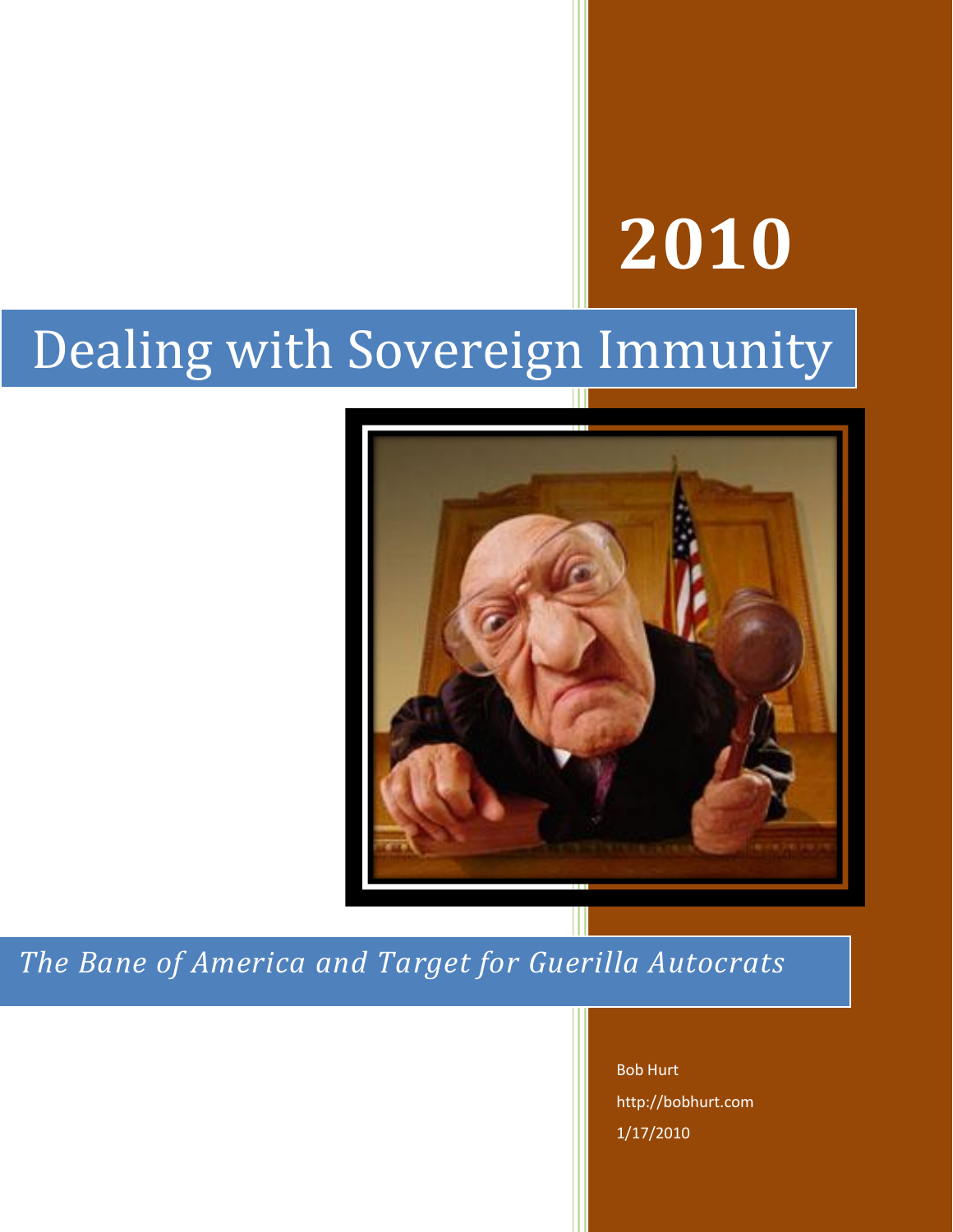## **Contents**

| Let's Roll Autocrat Remedy: When Sovereign Immunity Obstructs or Denies Official Remedy5 |  |
|------------------------------------------------------------------------------------------|--|
|                                                                                          |  |
|                                                                                          |  |
|                                                                                          |  |
|                                                                                          |  |
|                                                                                          |  |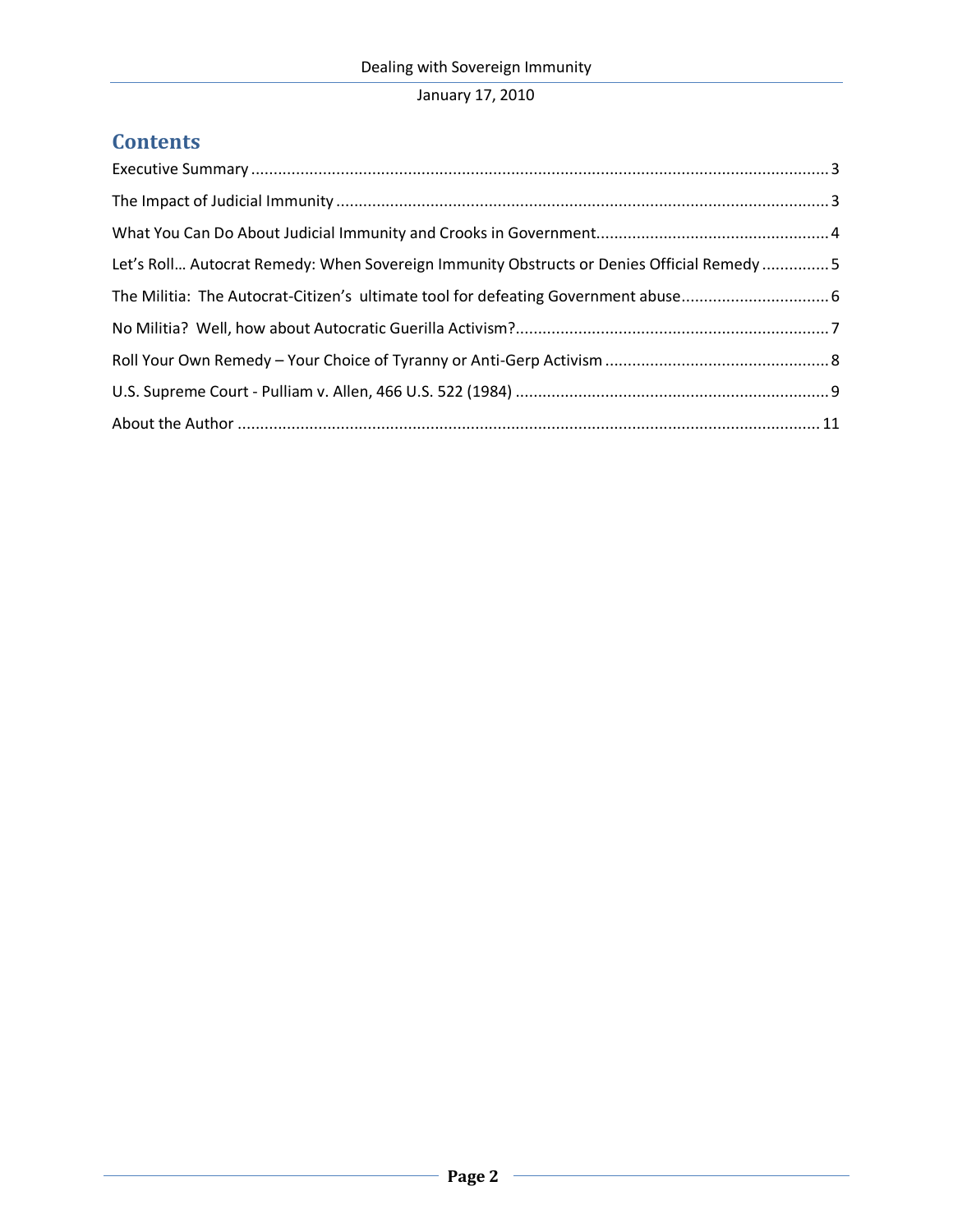#### <span id="page-2-0"></span>**Executive Summary**

Sovereign immunity constitutes the scourge of America. It allows people in government to ignore their loyalty oaths to support the Constitution, and whimsically commit all kinds of crimes with impunity that you would get jailed for committing. Of all the pockets of crime in government, the judiciary and law enforcers compete for low honors. To the end of revealing a remedy for this, I want to focus your attention on the judiciary and judicial immunity, discuss the remedy for lack of remedy for government perpetrators of crimes (Gerps), and explore the challenges within in that collective or autocratic remedy.

## <span id="page-2-1"></span>**The Impact of Judicial Immunity**

The supreme courts create rules of procedure and administration to guide judges, but judges still have a lot of autonomy. Every judicial microcosm operates under its own rules and administrative orders as a quasi-independent oligarchic empire.

Judges have administrative and ministerial duties which they MUST perform without exercise of judicial discretion, and judicial duties which they MAY perform as they see fit and according to their own judgment. Judges get immunity from judicial errors, but not from ministerial errors. In other words, you can sue a judge with a tort complaint for failing to perform or flubbing the performance of a *ministerial* duty that results in an injury to you and consequent damages. But you cannot successfully sue a judge with a tort complaint for malfeasance in associated *judicial* duties.

Advocates of judicial immunity claim it allows judges to remain independent from adverse influence like the mob, big business, powerful law firms, and the like. They fail to realize that threats of violence to a judge's family, and financial and social entanglements can pressure a judge to ignore the oath. And such pressures happen all the time. Judicial immunity does not protect judges from those influences which have historically proven effective in subverting judges.

The judge can suffer discipline from the Supreme Court and Judicial Qualifications Commisssion for ethics violations, or from the Legislature through impeachment for serious judicial errors or criminal conduct.

You can and should file a criminal complaint against a judge who commits a crime, regardless of the circumstances. Unless the judge commits a truly heinous offense like murder or pederasty in judicial functions, law enforcers will probably not arrest, courts will probably not convict, and legislatures will probably not impeach the judge. But that should not stop you from complaining both to the law enforcers and to the Legislature Committee on the Judiciary in both houses.

Furthermore, the U.S. Supreme Court ruled in Pulliam v. Allen 466 U.S. 522 (1984) (see synopsis below) that the English common law in which judicial immunity has its roots did not prohibit federal courts from awarding injunctive relief to victims of state court abuse. In other words, if a state or federal court judge abuses you by depriving you of your rights, you might get a federal court to enjoin a court from depriving you of those rights, and award you attorney fees and court costs. While that humiliation won't punish the judge or compensate your injury, it can stop the abuse.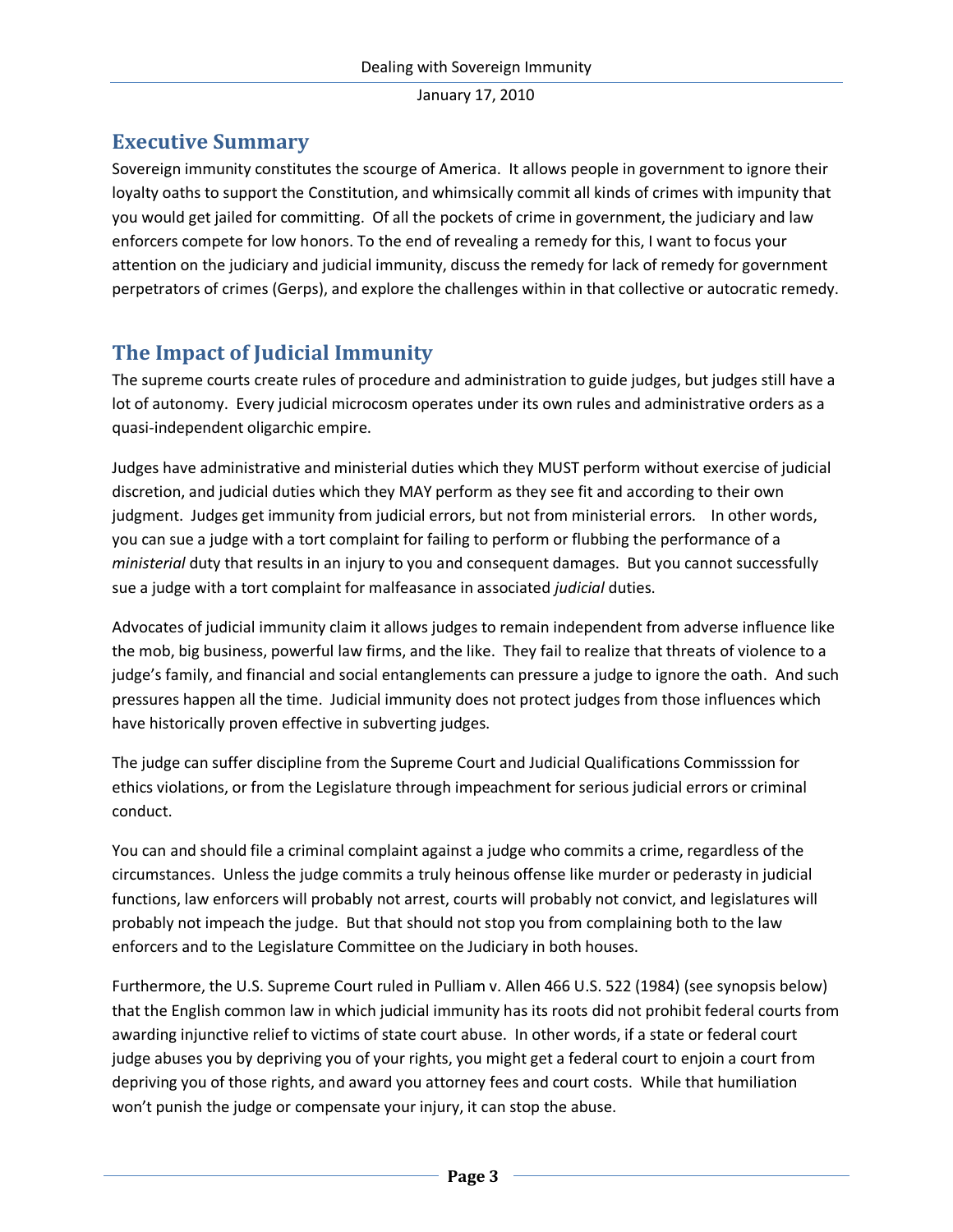Judicial immunity constitutes the single worst policy in government, for it lies at the root of all continued malfeasance everywhere else in Government. Next to that in egregiousness comes any other government prerogative to allow or disallow anyone to sue the government and obtain damages for unlawful injuries. I suppose it makes sense that everyone in government wants immunity from punishment for crimes. But the loyalty oaths the Constitutions and laws require them to swear puts them on notice that we know they will feel pressure to show disloyalty to us, so we require them to state the solem intention and commitment to support the Constitution.

We think, perhaps stupidly, and in many cases wrongly, that their scruples will make them actually obedient to the Constitution in respect to retaining the republican form of government and enforcing the guarantees of our rights. But regardless of what they swear or what we the people think, many, if not most, jurists commit throughout their careers an array of felonies, misdemeanors, and malfeasances against the People through judicial, administrative, and ministerial misconduct.

Because judges *can* get away with many and varied crimes under the protection of that immunity, they actually *do* get away with them. In the process, they illegally create laws, interpret laws as meaning the opposite or something other from what the laws say, and they often ruin people's lives willy-nilly with terrible rulings and abuse litigants in fits of rage and retribution. And there's nothing easy you can do about it… not much, anyway.

#### <span id="page-3-0"></span>**What You Can Do About Judicial Immunity and Crooks in Government**

If you don't like judicial abuse and the undeserved and corrupting immunity judges enjoy, you can take action to correct the situation. You won't find much of this action easy. But at least you can do it, up to a point, without getting killed for it.

- 0. Internal I suppose I should add this to the list: "Reform your own scruples, keep yourself moral, ethical, intelligent, educated, honorable, and righteous." For surely you realize that dishonor, corruption, ethics lapses, and criminality among the voting public lead to those same characteristics among public servants. But I'll save that admonition for a Sunday sermon.
- 1. Personal Notice inform the judge through personal correspondence of the judge's unacceptable behavior and the need to correct it through personal reform.
- 2. Political change the Constitutions to eliminate immunity from government in general and from judges in particular. Remember that a Republic binds the rulers with the same laws as the ruled. ANY immunity for a government operative constitutes an element of destruction of the Republic.
- 3. Legal file administrative, civil, and criminal complaints against the bastards. Complain in writing to the Judicial Qualifications Commission to get them disciplined, and the House Committee on the Judiciary to get them impeached.
- 4. Administrative file injury complaints with their insurers an bonding agencies, and the State and County Risk Management agencies, and the bar insurer. In most jurisdictions this will not work without a court order. Fat chance you will get that.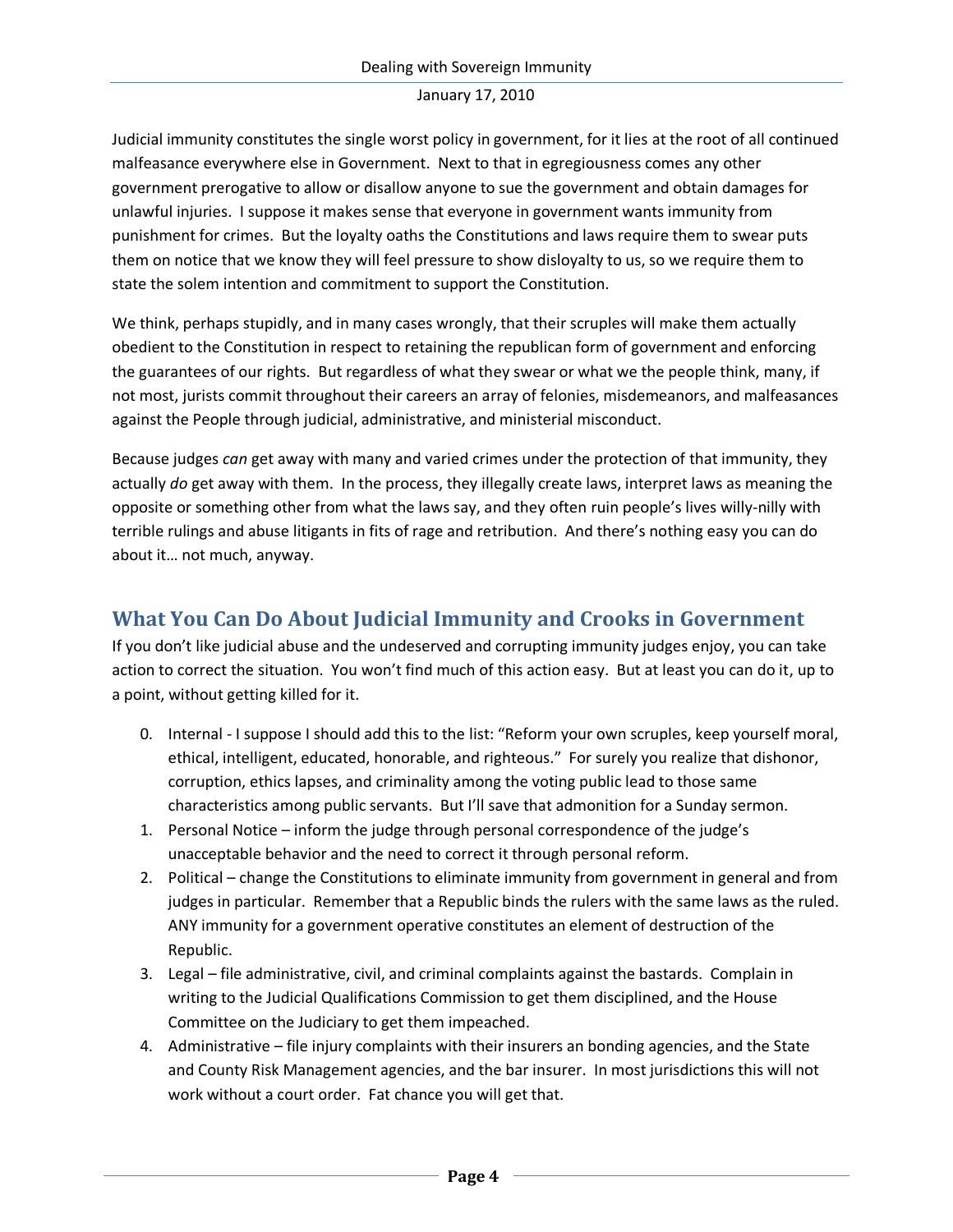- 5. Social hire private investigator to dig into their personal lives and expose their dirt to their friends, neighbors, family members, employers, colleagues, fellow members of social clubs and professional associations.
- 6. Roll Your Own Remedy with Constitutional Guerilla Activism
	- a. Declaration of Independence (1776) "*We hold these truths to be self-evident, that all men are created equal, that they are endowed by their Creator with certain unalienable rights, that among these are life, liberty and the pursuit of happiness. That to secure these rights, governments are instituted among men, deriving their just powers from the consent of the governed. That whenever any form of government becomes destructive to these ends, it is the right of the people to alter or to abolish it, and to institute new government, laying its foundation on such principles and organizing its powers in such form, as to them shall seem most likely to effect their safety and happiness.*"
	- b. Read CUSA Amendments 9 and 10 (1791) "*The enumeration in the Constitution, of certain rights, shall not be construed to deny or disparage others retained by the people. The powers not delegated to the United States by the Constitution, nor prohibited by it to the States, are reserved to the States respectively, or to the people*."
	- c. Review Article I Section 2 of the Florida Constitution of 1838 "*Section 2. That all political power is inherent in the people, and all free governments are founded on their authority, and established for their benefit; and, therefore, they have, at all times, an inalienable and indefeasible right to alter or abolish their form of government, in such manner as they may deem expedient.*"
	- d. These acknowledge your right and power to roll your own remedy where none exists or an existing remedy has no remedial effect.

## <span id="page-4-0"></span>**Let's Roll… Autocrat Remedy: When Sovereign Immunity Obstructs or Denies Official Remedy**

I want to point out the significance in #6 above, just in case the text I quoted did not "ring" your bell. It means that when you cannot get remedy in and from the law and its practitioners, particularly jurists, for wrongs committed against you in or out of government, you have the right AND (if you can wield it) the POWER to create your own remedy. In other words, the lack of official remedy constitutes the path to remedy by the autocrat: *YOU*.

For example, let us suppose you try all the administrative and legal methods for making a crooked judge honest and making that judge compensate you for a wrong the judge did to you or permitted someone else to do to you. You lobby your politicians to change laws to remove judicial immunity. You sue to no avail. You file a criminal complaint to no avail. You file bar, JQC, and impeachment complaints, and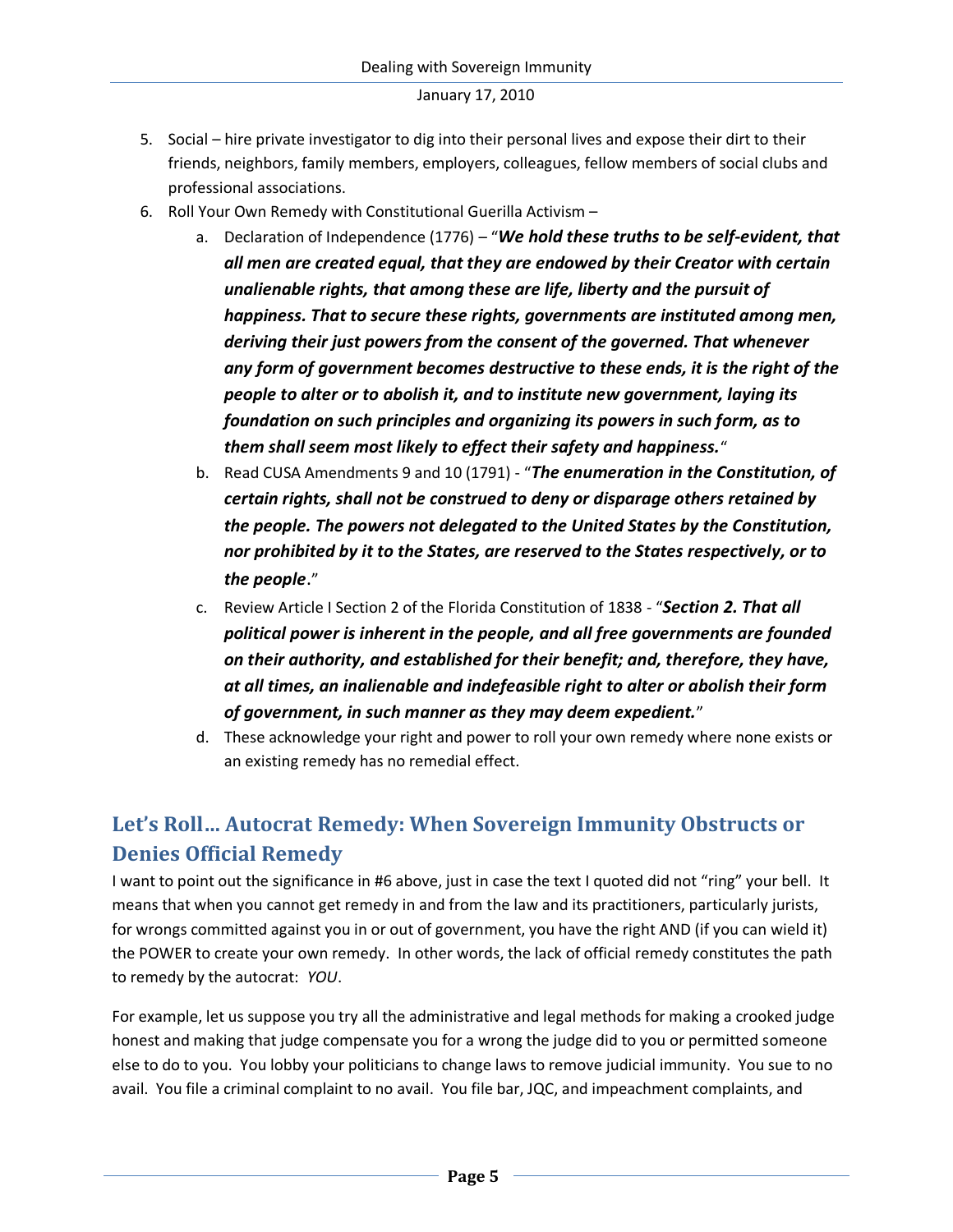claims against the judge's insurance policy, to no avail. You dig up dirt on the judge and expose it to the news media and everyone able to pressure the judge to do right, to no avail. Now what do you do?

You may, with permission of the Constitutions of the USA and your state, summarily remove a crooked judge from office, all by your self. And you may do it "in such a manner as" you "deem expedient." Don't look at me or accuse me of advocating anarchy here. I have quoted to you directly from the U.S. and Florida Constitutions. And according to my reading of the quoted text, they do indeed acknowledge (not merely permit, which they have no authority to do) your POWER to create your own remedy when you cannot get one from Government.

The term "power" provides a bit of a bone of contention, for it implies the ability to deploy psychic and/or physical *FORCE* to accomplish an objective. Obviously, if a judge commands marshals, bailiffs, and the entire Sheriff's department to come after you for trying to remove the judge, you must have the "power" to stave off their attack and convince them to put the judge, not you, under arrest.

Where, oh where, will you get such power? Maybe in the ranks of the veterans returning from the wars in Iraq and Afghanistan. Maybe in the people getting trained in the Dismal Swamp area of North Carolina known as "Blackwater." Maybe among your family, friends, and neighbors.

In other words, you have the *power* to take remedial action when the government does not sufficiently provide it, *IFF* (if and only if) you have and can command and deploy sufficient *force*. Why? Because they, the crooks in government, will "not go gentle into that good night."

## <span id="page-5-0"></span>**The Militia: The Autocrat-Citizen's ultimate tool for defeating Government abuse**

That fact about power should clue you in as to the reason the framers of the Constitutions so readily referred to "the militia." Only a militia can possibly have sufficient force to remove criminals from government *forthwith* when the government itself won't do it. The militia MUST have local commanders loyal not to government but to the *principles* of *good* government clarified in the Constitutions. The militia must have a sufficiently cellular, Rapid-Attack Fast-Escape (RAFE) nature to operate as a guerilla force against a much more powerful national guard or military. The militia must have sufficient armament, surveillance, intelligence-gathering, and planning ability to stand up against a national guard or military.

Reviewing these principles we quickly see how Saddam Hussein and other tribal thugs rise to power so quickly and keep power so long. They command an army that snuffs out opposition by surprise with overwhelming force. And look at the armament and surveillance tools of the modern US military forces – satellite and RPAVs that can detonate a house with an energy beam or smart bomb. What ghost of a chance does any militia have against that, if it comes down to a contest between the two?

Well, local sheriffs don't quite have that kind of power, but they have plenty of force, enough to beat any militia group today, if I don't miss my guess.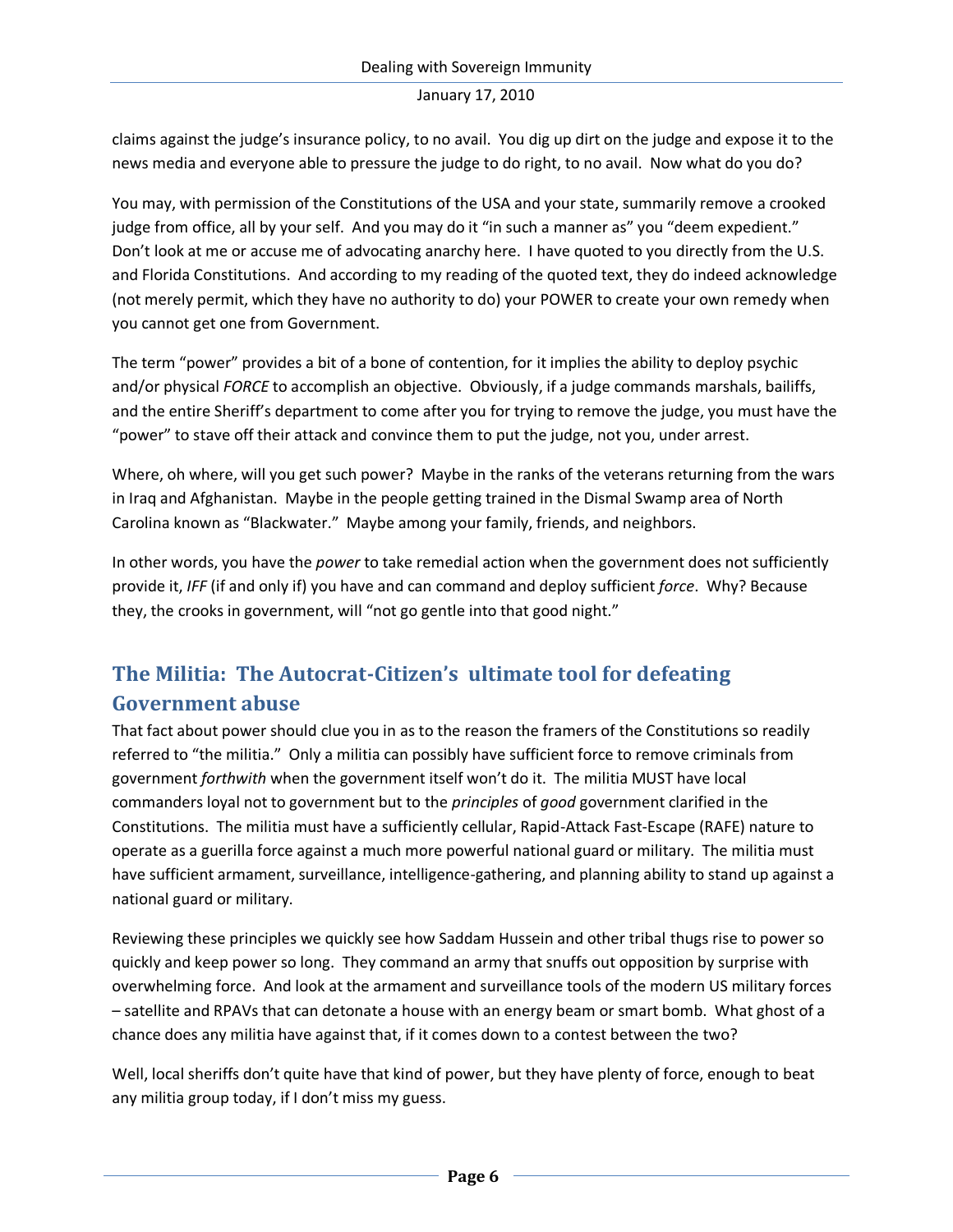#### <span id="page-6-0"></span>**No Militia? Well, how about Autocratic Guerilla Activism?**

But justice seekers should remind themselves that those who constitutionally remove criminals from government without discovery of their own identities don't necessarily need the backing of a militia. In fact, government snooping makes it difficult to hide communications such as that needed to coordinate militia activities. So maybe a justice seeker must operate alone. So, they could, if so inclined, become autocrats who employ guerilla tactics in their activism to effect honesty in government.

It goes without saying that engaging in the ultimate actions under #6 above will paint a huge target on the actor. But one should also recognize the personal risk in items #1 through #5 above. Those actions would make one known to the establishment as a rabble-rouser or political/patriot activist. Then members of the establishment, particularly powerful targets of the activism, who would become aware of the activist, might engage in pre-emptive retribution or reprisal against that activist. That would disable or cause the demise of the activist, and the crooks in government would go back to their ratkilling. As one ex-cop told me, a deputy or cop could stop the activist in traffic, crack a tail light on the activist's car, interview the activist, have an accomplice toss a rock of crack cocain in the activist's car window, and then bust the activist for possession of narcotics. It has happened before, more than once. Therefore, any such activist should take special precautions to protect his identity, family, posessions, and personal safety.

Do I advocate taking the law into one's own hands? Well, no, for a number of reasons. But I cannot blame anybody from feeling outraged for the failure of government to give constitutional justice to the people, or for protecting crooks in government. And I don't blame anybody for circumventing a system of injustice that guarantees they will lose any case in court not on its merits but because of judicial corruption or malfeasance.

If someone were to ask me whether I'd miss half a dozen of the most crooked judges in any given judicial circuit of Florida, I'd have to answer "No. Good riddance." And it wouldn't matter much to me how they made their exit from office.

But I caution anyone considering how to cause the voluntary or involuntary exit of a corrupt judge from office to think carefully about the ramifications and consequences of the undertaking. If crooked judges started disappearing, the public should first broadly think of those judges as crooks. Otherwise, the public might support a government crackdown to protect crooked judges. Only a concerted effort to expose a judge through formal administrative and criminal complaints, lawsuits, private investigations, blogs, and news media announcements will make the public generally aware of the crookedness of that judge. So even if I did recommend, which I do not, taking out a judge through the constitutional method prescribed in #6 above, I would suggest taking all the other actions above first, and doing it in such a way as to retain anonymity.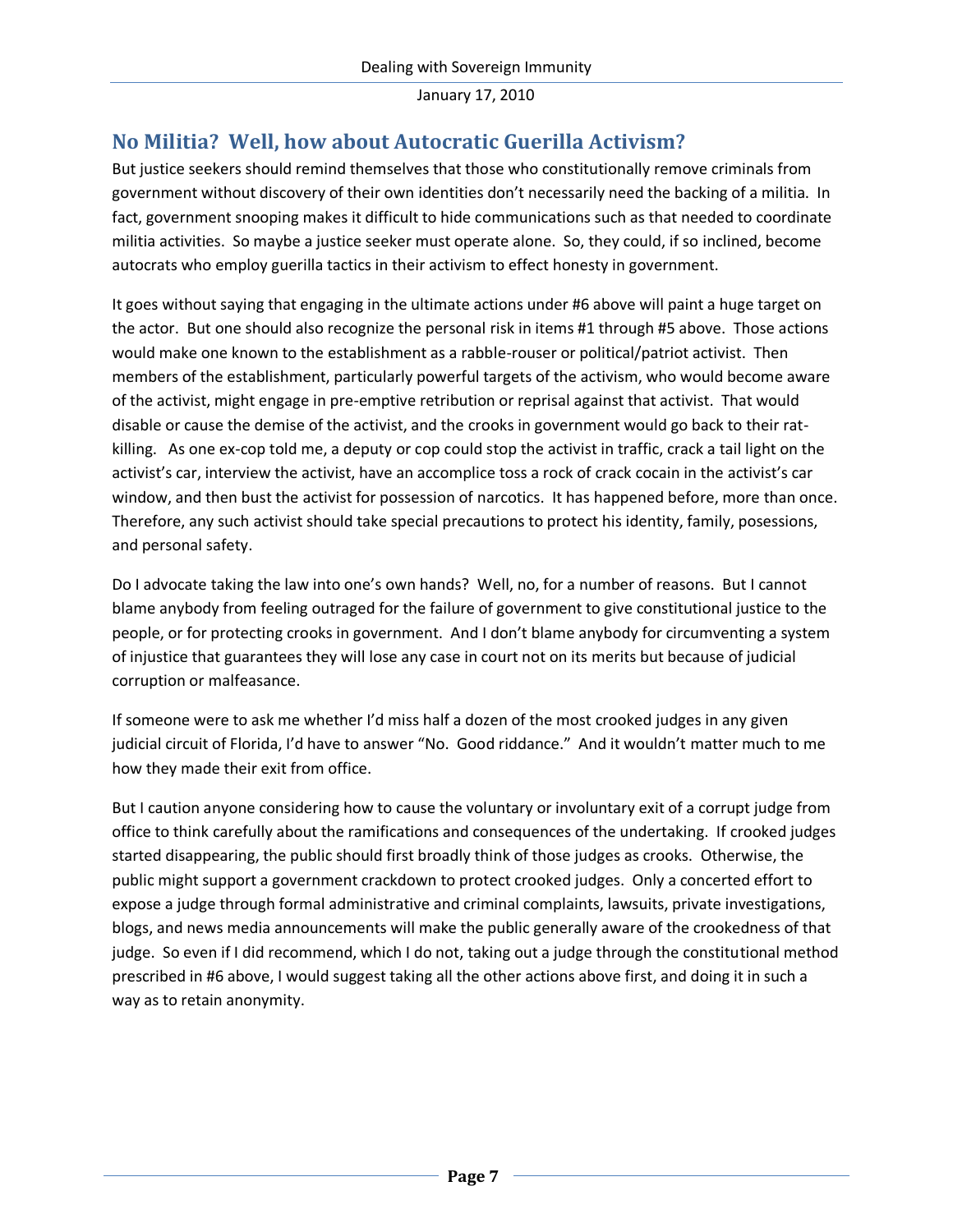#### <span id="page-7-0"></span>**Roll Your Own Remedy – Your Choice of Tyranny or Anti-Gerp Activism**

I don't mean to single out Gerps (Government perpetrators of crimes under color of law) as targets for extinction. Actually, I want to witness the extinction of the "crimes" they "commit under color of law." I want to see this happen as a consequence of Gerps becoming honorable and lawful in their activities by their own personal choice. But, I believe they suffer an inertia that makes it virtually impossible, in today's society, for them to do that.

Furthermore, I don't want to go "against" anything in government. For I far prefer to work, lobby, and activate "for" honesty, honor, integrity, and lawfulness in government.

However, I have the country-boy attitude about Gerps the same as about snakes. Whoever stands closest to the snake grab a stick and whack it. Anybody who witness Gerp behavior should take immediate action to reign it in and turn it honorable. If we could effectively do that with words and gestures, we would. But so far, for the history of the world, that has resulted only in tyranny and more tyranny. Converting Gerps into people of honor, honesty, integrity, and lawfulness requires political process backed by brute force. And because America's electorate is itself so effete and corrupt, with upwards or 80 million having insufficient intelligence to graduate from high school, millions upon millions subsising on government handouts and street crimes, and suffrage for virtually every non-felon Citizen over 18, even the ignorant, indigent, stupid, irresponsible, and dependent, we don't have much chance of getting honorable people elected into public office.

So, Gerps abound. And they cause tyranny.

The Masters of Public Servants must do something to get the Gerps to change to full-time honorable behavior, or excise them from Government by whatever means necessary, beginning with the benign methods, and not stop till successful, one Gerp at a time.

If the People do not act effectively in this, Gerps will proliferate until the tyranny becomes abject, then absolute. Thus, you either become a Pro-Honor, Anti-Gerp Activist, or you let the Gerps enslave you to their tyranny.

How will you express your activism effectively? Will you prefer to do nothing? On this very point, Elizabethan literary genius John Donne wrote:

> *No man is an island, entire of itself; every man is a piece of the continent, a part of the main. If a clod be washed away by the sea, Europe is the less, as well as if a promontory were, as well as if a manor of thy friend's or of thine own were: any man's death diminishes me, because I am involved in mankind, and therefore never send to know for whom the bells tolls; it tolls for thee. Devotions Upon Emergent Occasions, Meditation XVII, 1624*

You might keep this in mind when you wonder who should toil at the onerous work of reforming government.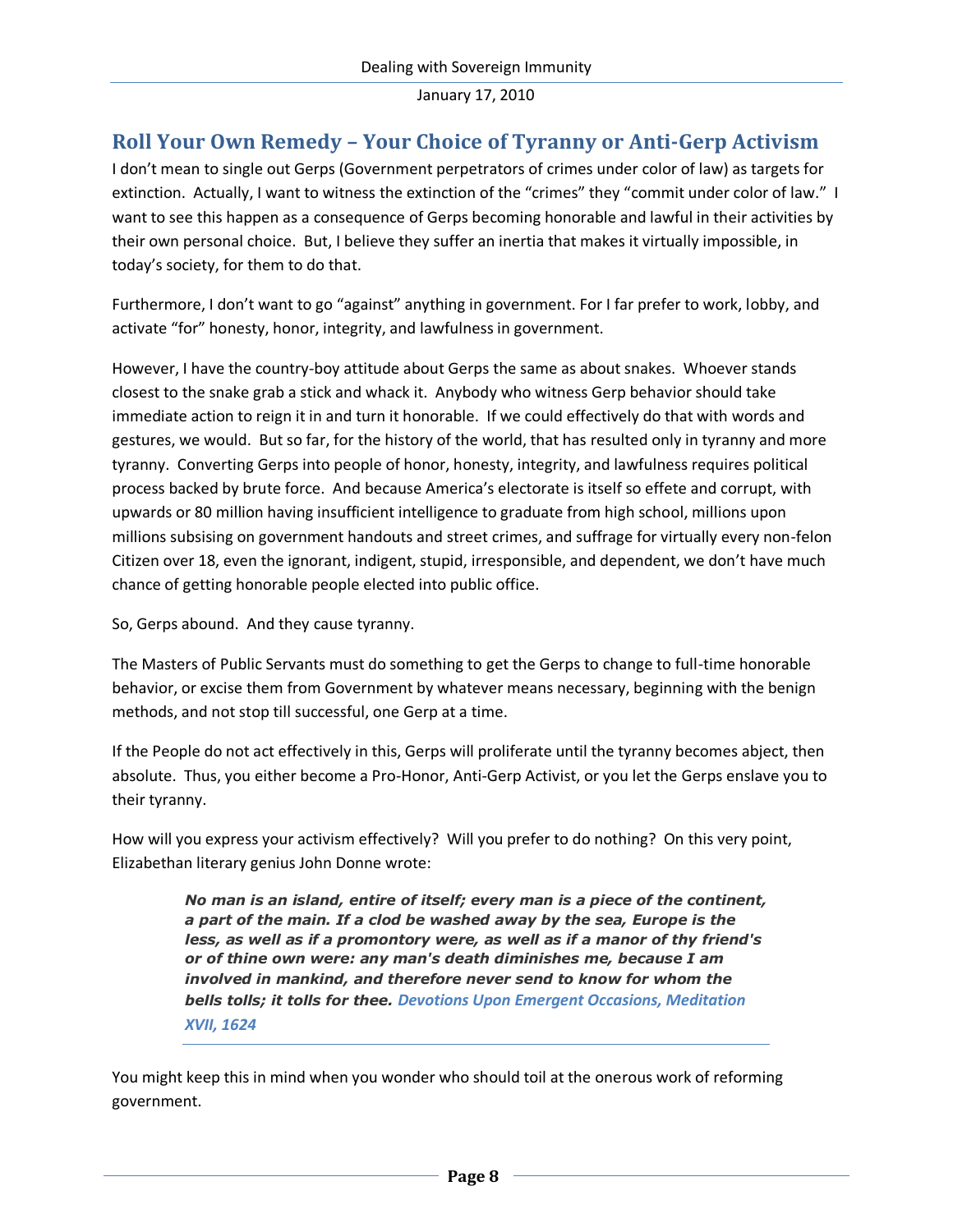## <span id="page-8-0"></span>**U.S. Supreme Court - Pulliam v. Allen, 466 U.S. 522 (1984)**

Link to the Case Preview: <http://supreme.justia.com/us/466/522/> Link to the Full Text of Case: <http://supreme.justia.com/us/466/522/case.html>

#### *Syllabus*

After respondents were arrested for nonjailable misdemeanors, petitioner, a Magistrate in a Virginia county, imposed bail, and when respondents were unable to meet the bail, petitioner committed them to jail. Subsequently, respondents brought an action against petitioner in Federal District Court under 42 U.S.C. § 1983, claiming that petitioner's practice of imposing bail on persons arrested for nonjailable offenses under Virginia law and of incarcerating those persons if they could not meet the bail was unconstitutional. The court agreed and enjoined the practice, and also awarded respondents costs and attorney's fees under the Civil Rights Attorney's Fees Awards Act of 1976. Determining that judicial immunity did not extend to injunctive relief under § 1983 and that prospective injunctive relief properly had been awarded against petitioner, the Court of Appeals affirmed the award of attorney's fees.

#### *Held:*

1. Judicial immunity is not a bar to prospective injunctive relief against a judicial officer, such as petitioner, acting in her judicial capacity.

(a) Common law principles of judicial immunity were incorporated into the United States judicial system, and should not be abrogated absent clear legislative intent to do so. Although there were no injunctions against common law judges, there is a common law parallel to the § 1983 injunction at issue here in the collateral prospective relief available against judges through the use of the King's prerogative writs in England. The history of these writs discloses that the common law rule of judicial immunity did not include immunity from prospective collateral relief.

(b) The history of judicial immunity in the United States is fully consistent with the common law experience. There never has been a rule of absolute judicial immunity from prospective relief, and there is no evidence that the absence of that immunity has had a chilling effect on judicial independence. Limitations on obtaining equitable relief serve to curtail or prevent harassment of judges through suits against them by disgruntled litigants. Collateral injunctive relief against a judge, particularly when that relief is available through § 1983, also raises a concern relating to the proper functioning of federal-state relations, but that concern has been addressed directly as a matter of comity and federalism, independent of principles of judicial immunity. While there is a need for restraint by federal courts called upon to enjoin actions of state judicial officers, there is no support for a conclusion that Congress intended to limit the injunctive relief available under § 1983 in a way that would prevent federal injunctive relief against a state judge. Rather, Congress intended § 1983 to be an independent protection for federal rights, and there is nothing to suggest that Congress intended to expand the common law doctrine of judicial immunity to insulate state judges completely from federal collateral review.

2. Judicial immunity is no bar to the award of attorney's fees under the Civil Rights Attorney's Fees Awards Act. Congress has made clear in the Act its intent that attorney's fees be available in any action to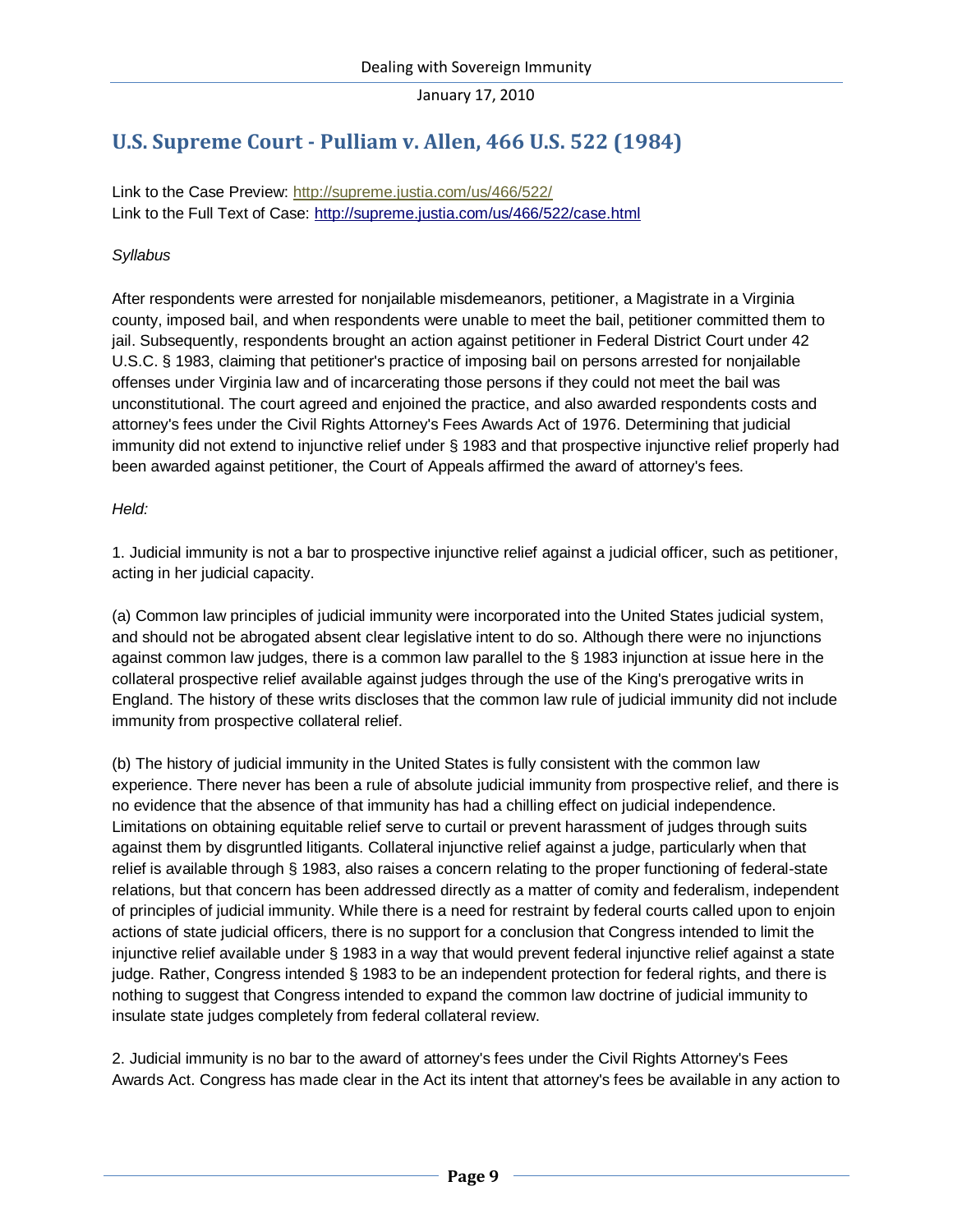enforce § 1983. And the legislative history confirms Congress' intent that an attorney's fee award be made available even when damages would be barred or limited by immunity doctrines.

[690 F.2d 376,](http://cases.justia.com/us-court-of-appeals/F2/690/376/) affirmed.

BLACKMUN, J., delivered the opinion of the Court, in which BRENNAN, WHITE, MARSHALL, and STEVENS, JJ., joined. POWELL, J., filed a dissenting opinion, in which BURGER, C.J., and REHNQUIST and O'CONNOR, JJ., joined, *post,* p. [466 U. S. 544](http://supreme.justia.com/us/466/522/case.html#544)